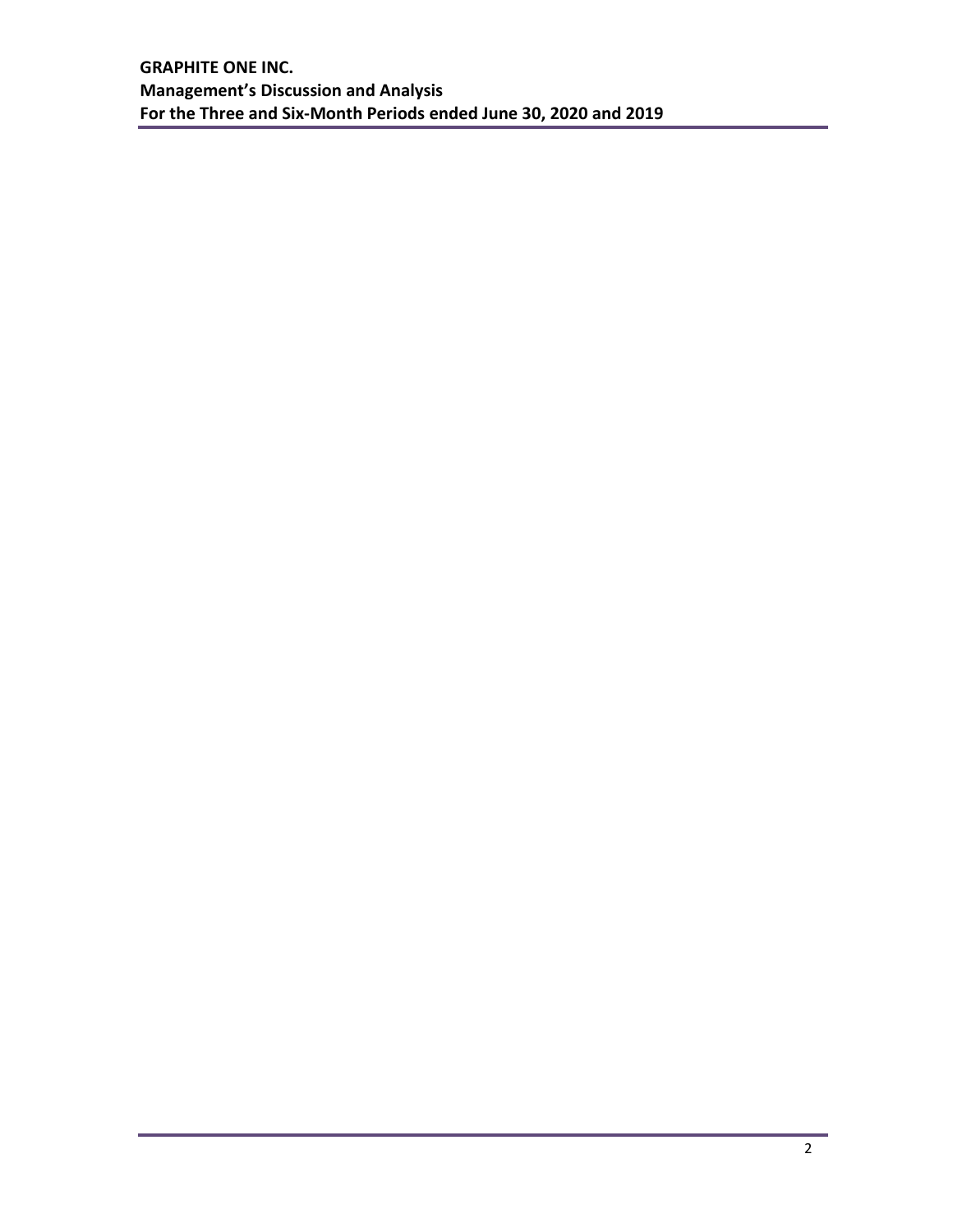The following Management's Discussion and Analysis ("MD&A"), prepared as of August 25, 2020, should be read together with the condensed consolidated interim financial statements of Graphite One Inc. ("Graphite One" or the "Company") for the three and six-month periods ended June 30, 2020 and June 30, 2019, and related notes thereto, which are prepared in accordance with International Financial Reporting Standards as issued by the International Accounting Standards Board ("IFRS") as applicable to interim financial reporting. The reader should be aware that historical results are not necessarily indicative of future performance.

The Company has changed its reporting currency from Canadian dollars to United States dollars commencing January 1, 2019. All monetary amounts are in United States dollars unless otherwise noted.

### **Forward Looking Statements**

Forward-looking statements look into the future and provide an opinion as to the effect of certain events and trends on the business. Certain statements contained in this MD&A constitute forward-looking statements. The use of any words such as "anticipate", "continue", "estimate", "expect", "may", "will", "project", "should", "believe" and similar expressions are intended to identify forward-looking statements. These forward-looking statements are based on current expectations and various estimates, factors and assumptions and involve known and unknown risks, uncertainties and other factors. Examples of where the company uses forward looking statements include when discussing exploration plans, operational plans and future expenditure expectations.

It is important to note that:

• Unless otherwise indicated, forward-looking statements in this MD&A describe the Company's expectations as of August 25, 2020.

• Readers are cautioned not to place undue reliance on these statements as the Company's actual results, performance or achievements may differ materially from any future results, performance or achievements expressed or implied by such forward-looking statements if known or unknown risks, uncertainties or other factors affect the Company's business, or if the Company's estimates or assumptions prove inaccurate. Therefore, the Company cannot provide any assurance that forwardlooking statements will materialize.

• The Company assumes no obligation to update or revise any forward-looking statement, whether as a result of new information, future events or any other reason except as required by law.

The mineral resource estimates reported in this MD&A were prepared in accordance with Canadian National Instrument 43-101 Standards of Disclosure for Mineral Projects ("NI 43-101"), as required by Canadian securities regulatory authorities. For United States reporting purposes, the United States Securities and Exchange Commission ("SEC") applies different standards in the classification of mineralization. In particular, while the terms "measured," "indicated" and "inferred" mineral resources are required pursuant to NI 43-101, the SEC does not recognize such terms. Canadian standards differ significantly from the requirements of the SEC. Investors are cautioned not to assume that any part or all of the mineral deposits in these categories constitute or will ever be converted into reserves. In addition, "inferred" mineral resources have a great amount of uncertainty as to their existence and great uncertainty as to their economic and legal feasibility. It cannot be assumed that all or any part of an inferred mineral resource will ever be upgraded to a higher category. Under Canadian securities laws,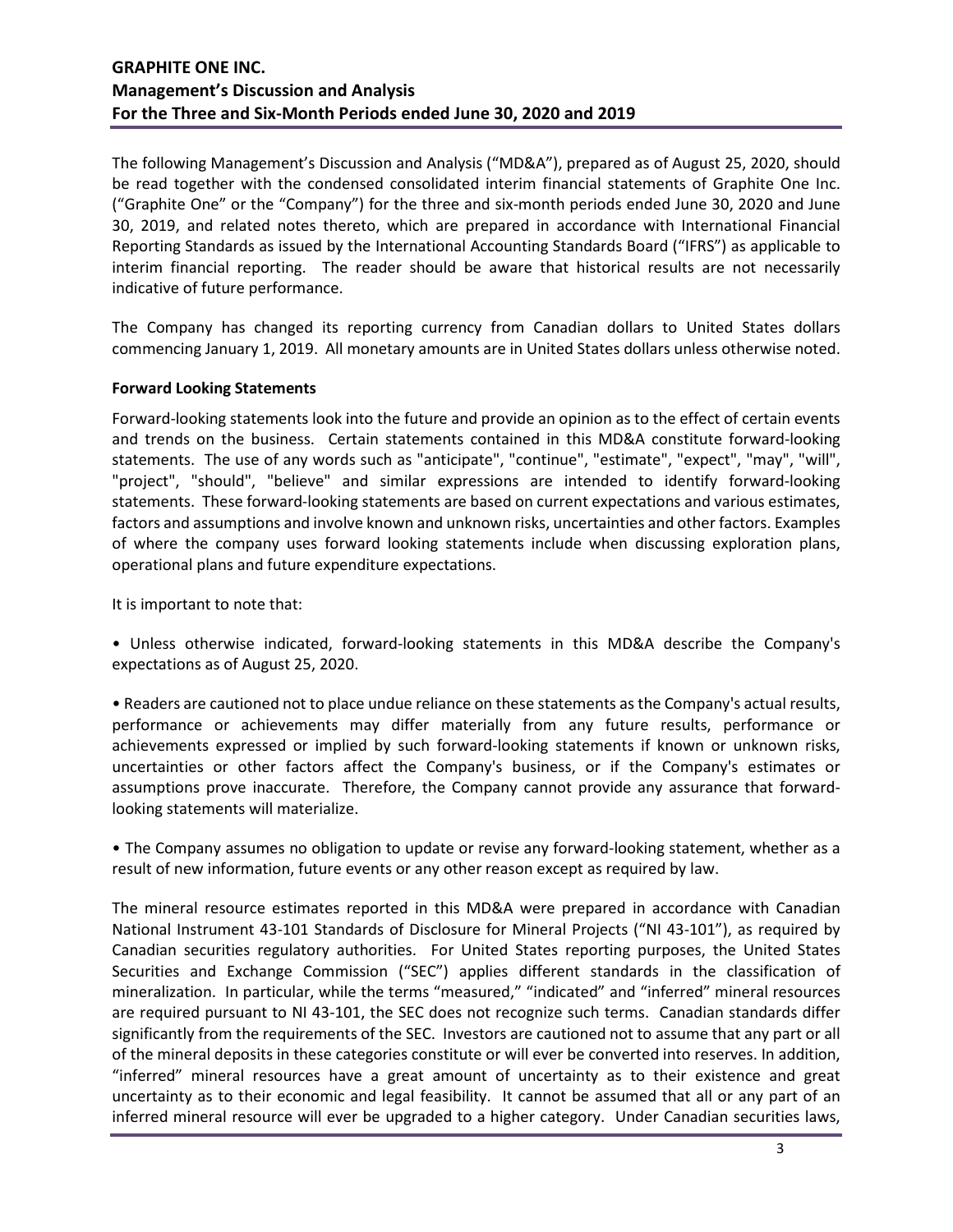issuers must not make any disclosure of results of an economic analysis that includes inferred mineral resources, except in rare cases. Inferred mineral resources may be included in the results of a preliminary economic assessment.

For a description of material factors that could cause the Company's actual results to differ materially from the forward-looking statements in this MD&A, please see "Mining Risks" and "Business Risks".

### **Nature of Operations**

Graphite One was incorporated in Alberta and commenced operations on March 16, 2006 under the name Cedar Mountain Exploration Inc. On October 18, 2007, the Company closed its initial public offering and on October 29, 2007 began trading on the TSX-Venture Exchange under the symbol CED. On March 23, 2012, the Company changed its name to Graphite One Resources Inc. and adopted the symbol GPH on the TSX-Venture Exchange effective March 27, 2012. On February 27, 2019 the Company changed its name to Graphite One Inc. On June 11, 2012 the Company began trading in the over the counter market in the United States on the OTCQX under the symbol GPHOF. Due to changes in the listing requirements of the OTCQX, the Company began trading on the OTCQB on April 1, 2017. Graphite One is the parent company of the consolidated group

Graphite One is engaged in the acquisition, exploration and evaluation of graphitic mineral properties. The Company is focusing its exploration and evaluation efforts on the Graphite Creek Property. The recoverability of the invested amounts shown for the exploration and evaluation property is dependent upon the existence of economically recoverable reserves, securing and maintaining title and beneficial interest in the property, obtaining the necessary financing to complete development and, ultimately, generating sufficient profits from future production or sufficient proceeds from the disposition of the exploration and evaluation property. In July 2017, the Company released the results of its inaugural Preliminary Economic Assessment ("PEA"). See "Preliminary Economic Assessment" for further discussion.

### **Exploration and Evaluation Property**

### **Graphite Creek Property Summary**

The Graphite Creek Property is located on the Seward Peninsula of Alaska about 59 kilometers ("km") north of the deep seaport at Nome and is situated about 20 km from a seasonal road and 4km from tidewater.

The Graphite Creek Property consists of 176 mining claims covering 9,583 hectares (23,680 acres) and is comprised of:

- Fifty-six Alaska state mining claims (the "GC Purchased Property"); and,
- One hundred and twenty located Alaska state mining claims (the "GC Staked Property").

### **Graphite Creek Lease Agreement and Net Smelter Royalty Agreements**

In May 2015, the Company executed a long-term lease agreement ("Lease") with Kougarok LLC ("Kougarok"), commencing effective January 1, 2014 with an initial term of twenty years, and with provisions to extend the lease for two successive twenty-year periods and ultimately for as long as production continues from the property. An advance royalty in the amount of \$30,000 was paid upon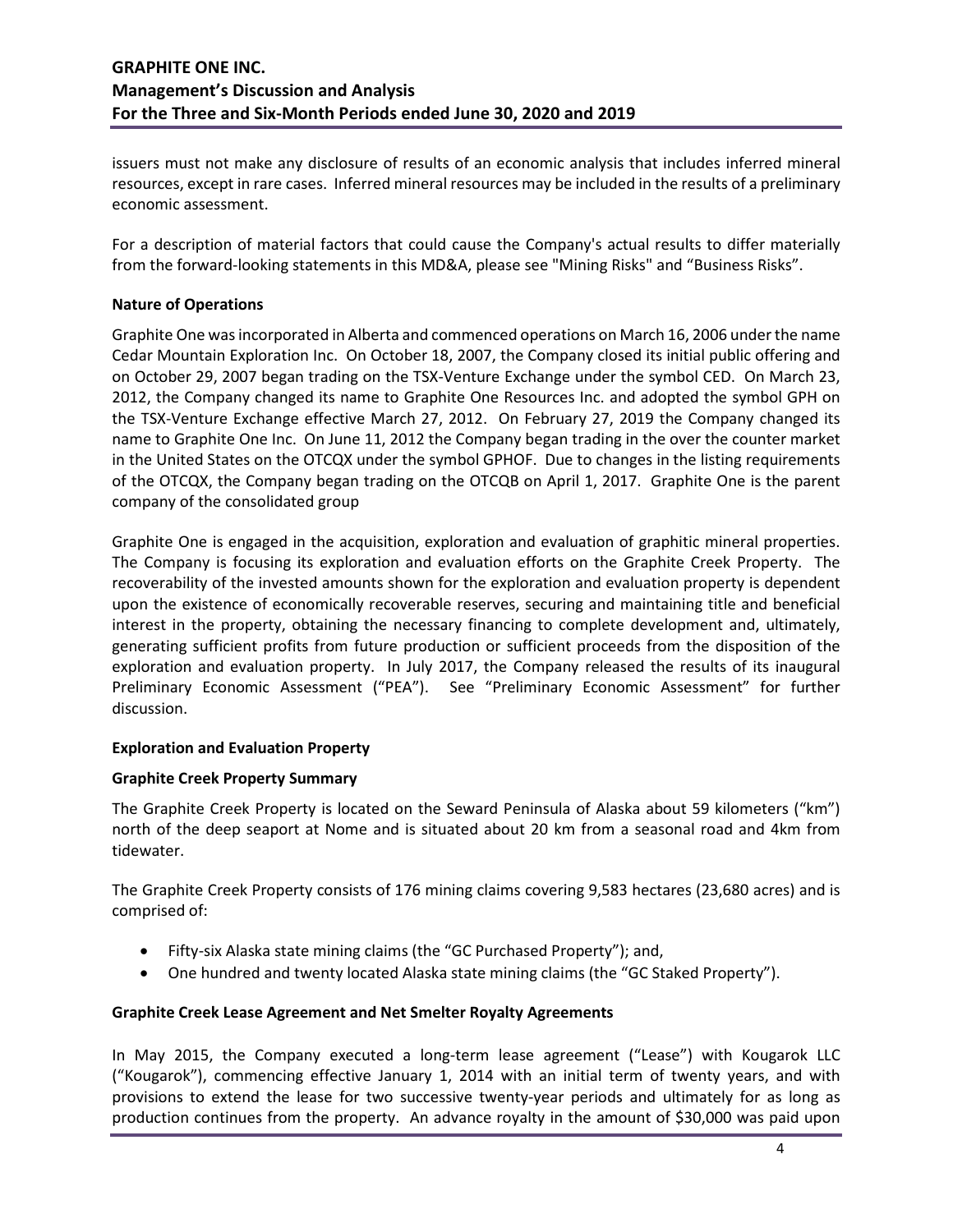execution of the Lease, with annual payments of \$30,000 due each year until January 2020. The advance royalty becomes \$40,000 January 1, 2020, \$50,000 January 1, 2021, and then increases by \$10,000 each year until production commences. All required payments under the Lease have been made to date. The production royalties are to be calculated as follows: 5% from lands in 4 former federal claims originally located in 1943; 2.5% from lands within 20 former federal claims; 5% from lands within state claims staked by the Company within the area of interest; and 2.5% from state claims acquired by the Company within the area of interest. All advance royalties paid may be recouped from production royalties. The Company has the option to reduce the production royalties by up to 2% by paying \$2 million for each 1% reduction of the production royalties.

On January 24, 2012, the Company purchased from a private individual (the "Seller") 28 of the claims included in the GC Purchased Property for CA\$20,000 and a 2% production royalty on future production from the GC Purchased Property. The Company had the right to purchase the production royalty for CA\$1 million until January 24, 2015 (the "Royalty Purchase Option"). The Company and the Seller entered into an extension agreement effective January 24, 2015 (the "2015 Extension Agreement") whereby the Royalty Purchase Option could have been exercised at any time on or before the earlier of (i) January 24, 2017, or (ii) the date that is six (6) months after the release by the Company of a feasibility study on the Graphite Creek Property. In connection with the 2015 Extension Agreement, the Company issued to the Seller 76,923 common shares of the Company at an issue price of CA\$0.13 per share. In January 2017, the Company and the Seller agreed to further extend the terms of the Royalty Purchase Option and entered into an extension agreement effective January 24, 2017 (the "2017 Extension Agreement") whereby the Royalty Purchase Option may be exercised at any time on or before January 24, 2021. In connection with the 2017 Extension Agreement, the Company issued to the Seller pre-consolidated 1,666,667 common shares of the Company at an issue price of CA\$0.09 per share and 1,153,846 common share purchase warrants of the Company.

During June 2015, the Company purchased from another private individual the balance of the GC Purchased Property (28 Alaska state mining claims covering the same lands as the 28 Alaska state mining claims acquired in January 2012) for \$50,000, the issuance of 3 million common shares of the Company at a fair value of CA\$270,000 and a royalty interest equal to 1% of the Net Smelter Returns received by the Company on production from the claims. The Company has the right to purchase the royalty for \$500,000 at any time within 36 months following the start of mine production.

The Company located an additional 43 Alaska state mining claims in 2015, bringing the total to 176 Alaska state claims, for a total area of 9,583 hectares (23,680 acres) covering the project area. The new claims include eight on Alaska select and transferred lands and 35 on unselected Alaska state land, which will require selection and transfer to be active. These new claims cover areas adjacent to the Graphite Creek deposit for potential infrastructure needs and access to tide water. In April 2020, the State of Alaska received the transfer of lands from the Federal Bureau of Land Management containing the State-selected claims as well as additional lands for project infrastructure.

In March 2018 and under the terms of the Lease, Kougarok completed the conversion of its 24 Federal unpatented lode mining claims to State of Alaska mining claims with the Alaska Department of Natural Resources. The Company in turn transferred ownership to Kougarok of thirteen of its Alaska state mining claims that overlapped with the lands of 4 of the former federal claims and simultaneously leased them back from Kougarok. This conversion relieves the Company of the need to comply with certain federal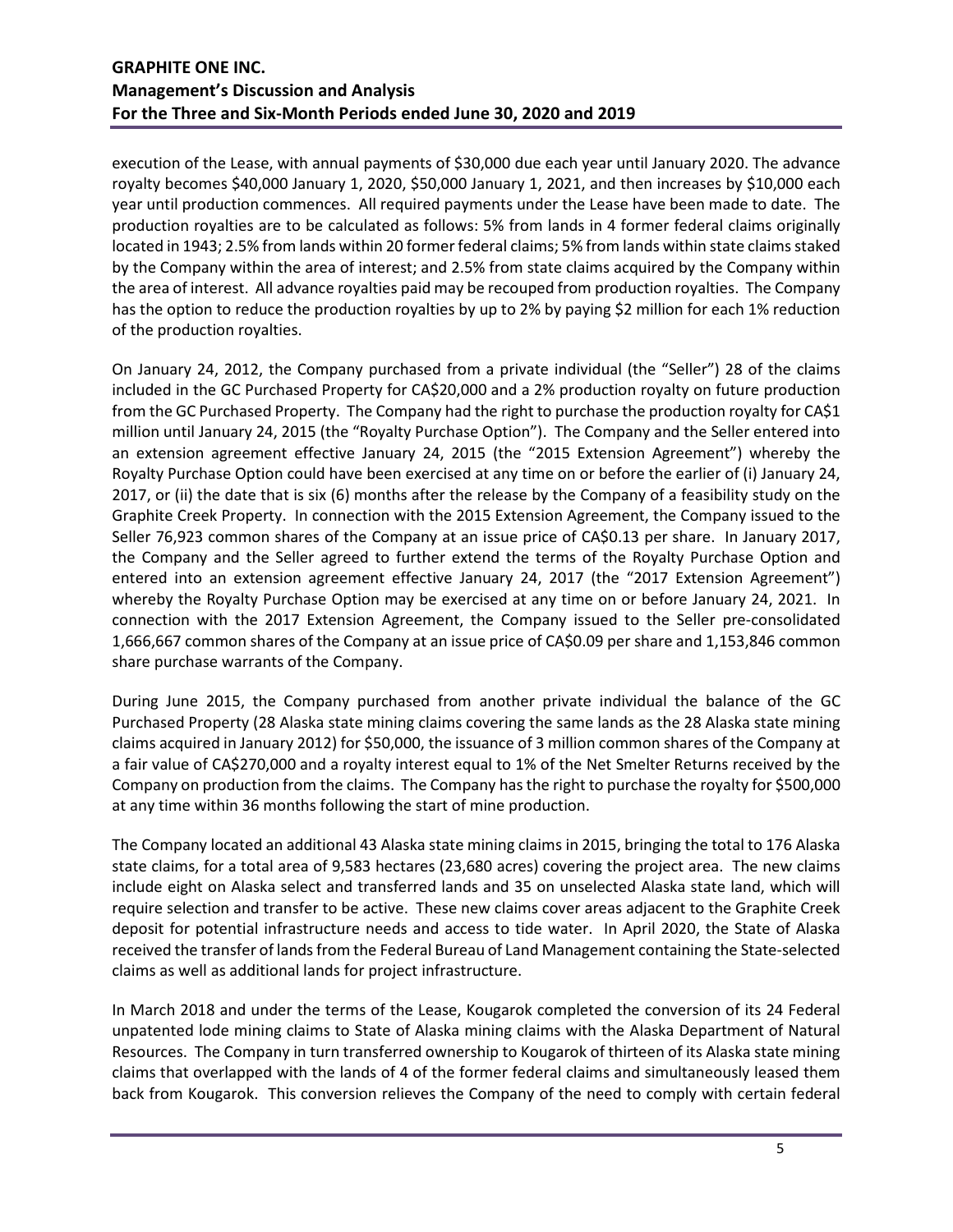regulatory requirements since federal lands are no longer involved and is anticipated to simplify the permitting process for the project.

In 2019, the Project's PFS commenced. The work included a late fall drilling program comprised of 3 geotechnical core holes primarily to collect data for mine design and engineering purposes. The 2019 field program also included, geotechnical analysis for tailings management and process plant sites, access route analysis, continuation of environmental baseline surveys, design of primary and secondary treatment facilities, financial modeling and preparation of metallurgical samples for testing. Meetings with the local communities continued in 2019 to provide project updates and to learn about any concerns.

The PFS work continues in 2020 with a resource update, open pit mine engineering and design, facilities layout and design, metallurgical testing, financial modeling, product development and final report writing. Providing project updates to local communities and ongoing interaction with our Subsistence Advisory Council will also continue. Due to the late season start to the 2019 drilling program, the completion and compilation of all drill results and geotechnical data analysis were not completed until the first quarter of 2020. This delay was followed by the COVID19 global pandemic's impact which has affected the timing of corporate funding, the timely completion of certain PFS sections and the completion date for the PFS report, now expected to be in early 2021.

### **Overall Performance and Results of Operations**

The Company has generated no operating revenue to date and relies on the issuance of common shares as well as debt to finance exploration on its exploration and evaluation property, and to provide general operating working capital. The majority of the Company's expenditures relate to the acquisition and exploration of its exploration and evaluation property which is reflected in the Company's consolidated financial statements as capitalized exploration and evaluation costs.

### **Summary of Quarterly Results**

The following is a summary of selected financial data for the Company for the eight most recently completed quarters based on and derived from the unaudited consolidated financial statements of the Company.

| Period ended                                    | <b>Jun 30</b><br>2020 | Mar 31<br>2020 | <b>Dec 31</b><br>2019 | Sep 30<br>2019 |
|-------------------------------------------------|-----------------------|----------------|-----------------------|----------------|
| Net loss $(5)$                                  | 726,489               | 706,905        | 349,985               | 282,510        |
| Basic and diluted loss<br>per common share (\$) | 0.02                  | 0.02           | 0.01                  | 0.01           |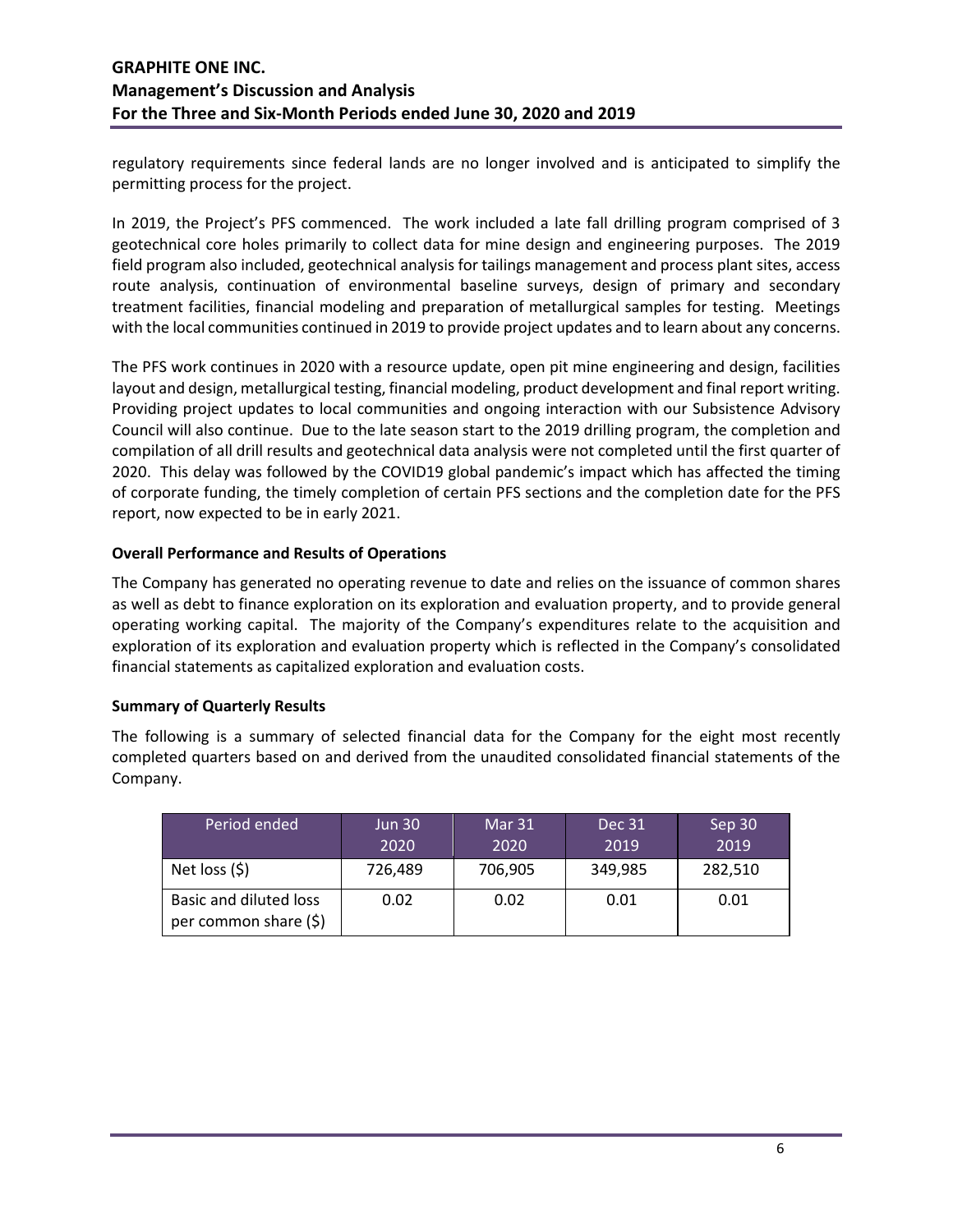| Period ended                                    | <b>Jun 30</b><br>2019 | Mar 31<br>2019 | Dec 31<br>2018 | Sep 30<br>2018 |
|-------------------------------------------------|-----------------------|----------------|----------------|----------------|
| Net loss $(5)$                                  | 597,709               | 308,526        | 125,853        | 358,119        |
| Basic and diluted loss<br>per common share (\$) | 0.02                  | 0.01           | 0.00           | 0.01           |

Following are the primary factors for the changes in expenses in the comparable quarters over the last eight quarters:

- Total expenses in Q2 2020 increased when compared to Q2 2019 due to increases in management and consultant compensation, and interest costs due to the Taiga loan, offset in part by reduced share-based payments expense, reduced marketing, advisory and investor relations expenses due to the restrictions due to the pandemic and reduced general and administrative costs primarily due to the postponement of the 2020 Annual General Meeting, again due to COVID-19 physical distancing restrictions.
- Total expenses in Q1 2020 increased when compared to Q1 2019 due primarily to the impact of foreign exchange fluctuations between the Canadian and Untied States dollars, plus loan interest, offset in part by reduced administration costs in 2020 compared to 2019 due to costs incurred in 2019 related to the Special Shareholders' Meeting.
- Costs in Q4 2019 compared to Q4 2018 increased primarily due to increases in interest expense, management fees and salaries with the engagement of a technical consultant in 2019 and administration costs primarily related to increased travel.
- Costs in Q3 2019 decreased as compared to Q3 2018 primarily due to the impact of foreign exchange changes in Q3 2018 that did not occur in Q3 2019.

Over the past eight quarters, the Company continued its focus on exploration and evaluation of the Graphite Creek Project including field programs in the summers of 2018 and 2019, release of revised resources estimates in early 2019 and work on the Pre-Feasibility Study. The field programs included core drilling, preliminary engineering evaluations of potential access routes and ongoing environmental baseline surveys in preparation for state and federal permitting and to provide the data required for a Pre-Feasibility Study. The Company also continues to expand the profile of the Company.

## **Results of Operations**

# **Three months ended June 30, 2020**

During the three months ended June 30, 2020 ("the second quarter of 2020"), the Company incurred a net loss of \$726,489 compared to a net loss of \$597,709 during the three months ended June 30, 2019 (the "second quarter of 2019").

General and administrative expenses consist of management fees and salaries, marketing and investor relations, office and administration and professional fees.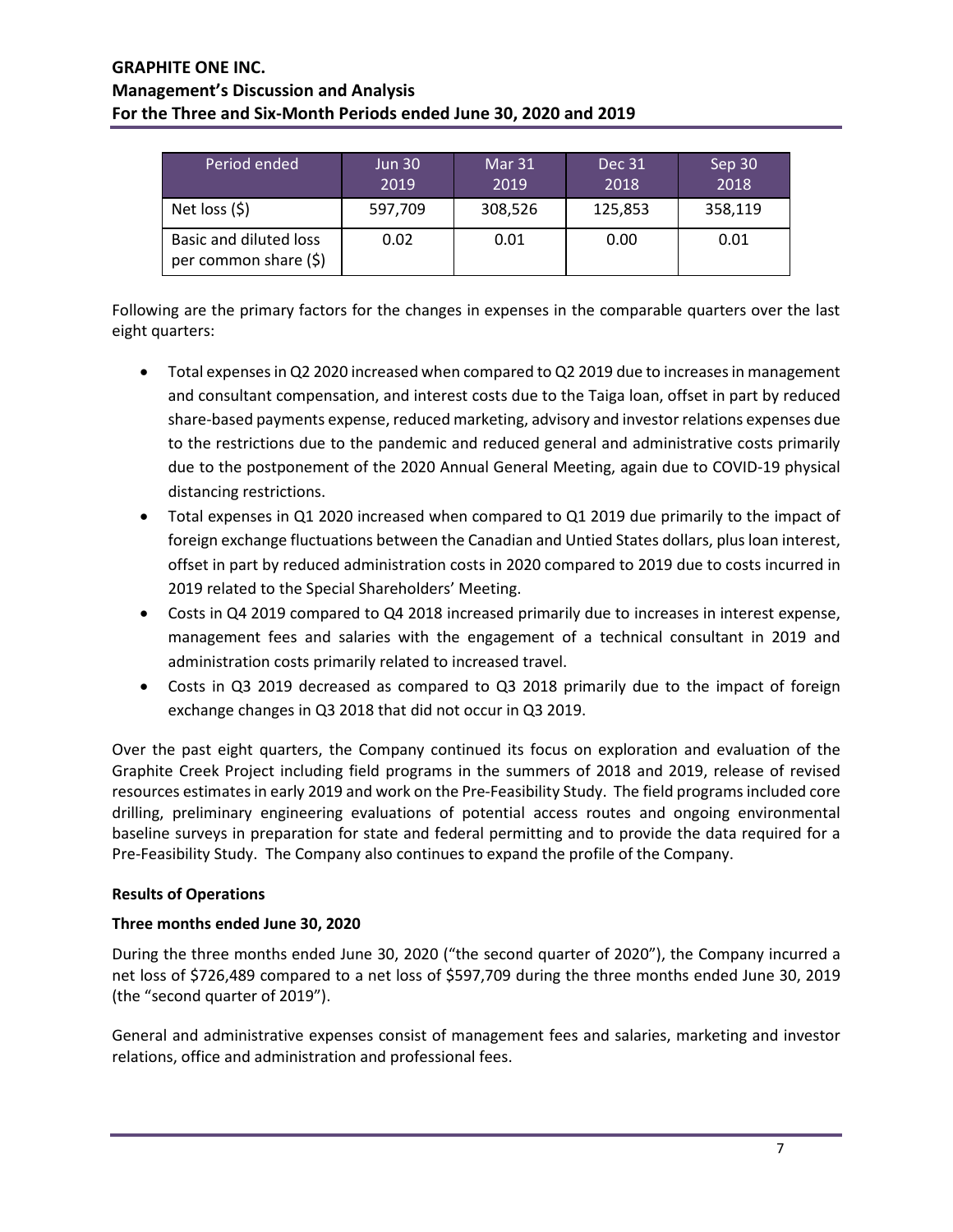| Three months ended June 30,      | 2020    | 2019    | Increase/<br>(decrease) |
|----------------------------------|---------|---------|-------------------------|
| Management fees and salaries     | 495,545 | 134,100 | 361,445                 |
| Marketing and investor relations | 41,235  | 76,072  | (34, 837)               |
| Office and administration        | 12,156  | 65,530  | (53, 734)               |
| Professional fees                | 20,263  | 17,469  | 2,794                   |
|                                  | 569,199 | 293,171 | 275,668                 |

- Management fees and salaries increased in the three months ended June 30, 2020 when compared to the three months ended June 30, 2019 as the result of the increases to management compensation retroactive to January 1, 2020, the awarding of management bonuses relating to 2019 efforts , the engagement of a Chief Technology Officer in late 2019 and the engagement in the second quarter of 2020 of a consultant to assist with applying for United States government programs and grants.
- Marketing and investor relations costs decreased in the three months ended June 30, 2020 when compared to the three months ended June 30, 2019 due to the Company's actions to reduce marketing activities in 2020 resulting from the impact of COVID-19.
- Office and administration costs were lower in the three months ended June 30, 2020 when compared to the three months ended June 30, 2019 primarily due to postponing the Annual General Meeting for 2020 until later in the year, whereas it was held in June 2019, and a decrease in travel costs in 2020 due to the travel restrictions caused by the pandemic outbreak.
- **Professional fees remained relatively unchanged in the three months ended June 30, 2020 when** compared to the three months ended June 30, 2019.

# **Six months ended June 30, 2020**

During the six months ended June 30, 2020 ("the first half of 2020"), the Company incurred a net loss of \$1,423,290 compared to a net loss of \$906,235 during the six months ended June 30, 2019 (the "first half of 2019").

General and administrative expenses consist of management fees and salaries, marketing and investor relations, office and administration and professional fees.

| Six months ended June 30,        | 2020    | 2019    | Increase/<br>(decrease) |
|----------------------------------|---------|---------|-------------------------|
| Management fees and salaries     | 657,157 | 275,107 | 382,050                 |
| Marketing and investor relations | 81,813  | 136,351 | (54, 538)               |
| Office and administration        | 40,024  | 130,477 | (90, 813)               |
| Professional fees                | 24,632  | 44,181  | (19, 549)               |
|                                  | 803,626 | 586,116 | 217,150                 |

 Management fees and salaries increased in the six months ended June 30, 2020 ("first half of 2020") when compared to the six months ended June 30, 2019 ("first half of 2019") as the result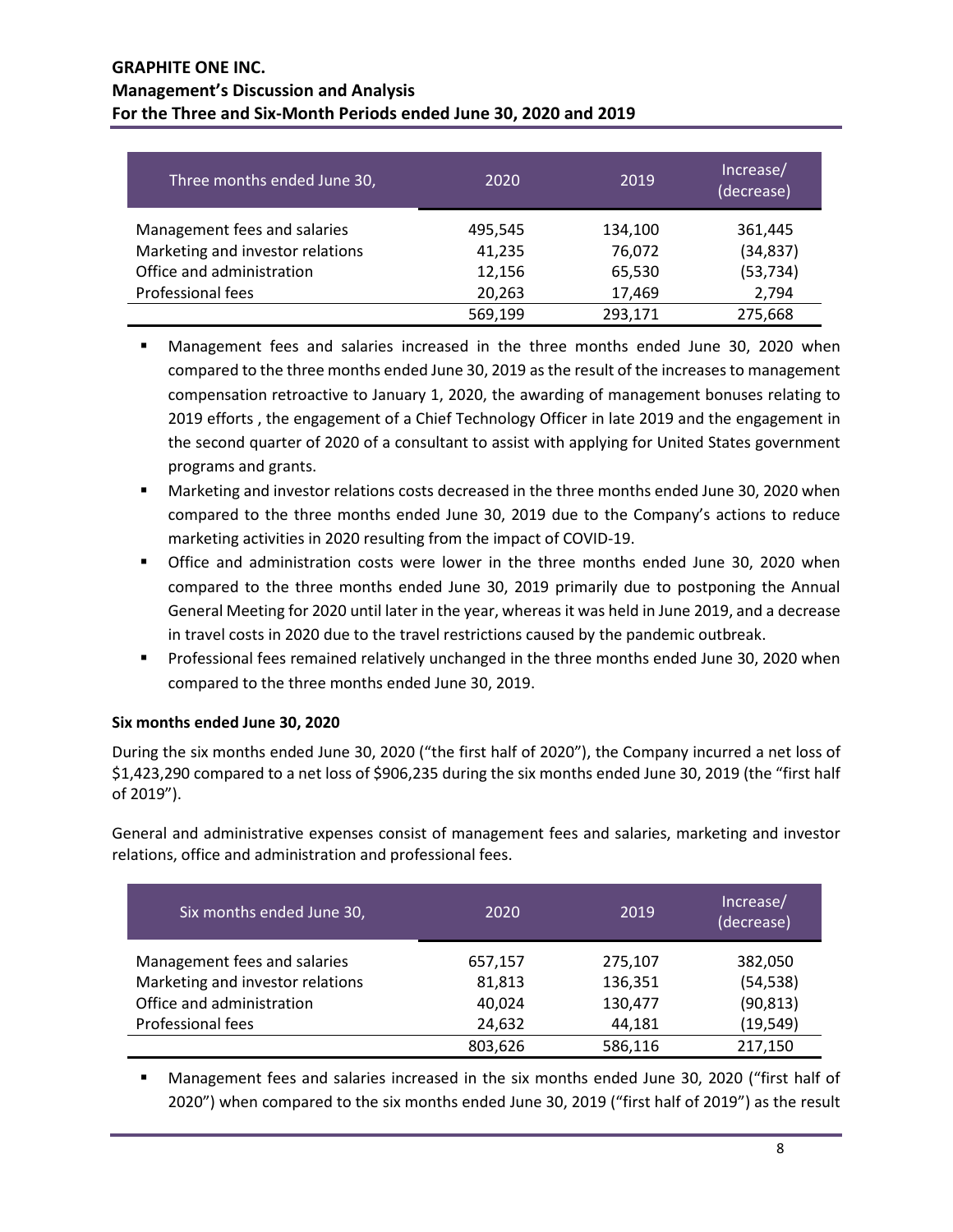of the increases to management compensation retroactive to January 1, 2020, the awarding of management bonuses relating to 2019 efforts , the engagement of a Chief Technology Officer in late 2019 and the engagement in the second quarter of 2020 of a consultant to assist with applying for United States government programs and grants.

- Marketing and investor relations costs decreased in the first half of 2020 as compared to the first half of 2019 primarily due to due to the Company's actions to reduce marketing activities and thus costs in 2020 resulting from the impact of COVID-19.
- Office and administration costs were lower in the first half of 2020 compared to the first half of 2019 primarily due to the postponement of the costs related to the 2020 Annual General Meeting ("AGM 2020") that normally are incurred in the second quarter of each year, offset in part by the costs of the Special Meeting of Shareholders held in Q1 2019 and a decrease in travel costs in the first half of 2020 due to travel restrictions caused by the COVID-19 pandemic.
- Professional fees decreased in the first half of 2020 compared to the first half of 2019 primarily due primarily to reduced legal work in part due to the postponing of the AGM.

## **Liquidity, Capital Resources and Going Concern**

The Company's condensed consolidated interim financial statements have been prepared on a going concern basis which assumes that the Company will be able to realize its assets and discharge its liabilities in the normal course of business for the foreseeable future.

The continuing operations of the Company are dependent upon the Company's ability to arrange adequate financing in the near term. However, there can be no assurance that the Company will be able to obtain adequate financing in the future or that the terms of such financing will be favourable. If adequate financing is not available when required, the Company may be required to delay, scale back or eliminate various programs and may be unable to continue operations. The Company will seek such additional financing through debt or equity offerings, but there can be no assurance that such financing will be available on terms acceptable to the Company or at all.

As at June 30, 2020, the Company had a cash balance of \$282,133 (December 31, 2019 - \$168,608) and working capital deficit (current assets minus current liabilities) of \$353,185 (December 31, 2019 - \$122,430). Current liabilities as at June 30, 2020 totaled \$779,960 (December 31, 2019 - \$301,161) and accumulated deficit totaled \$24,822,024 (December 31, 2019 - \$23,388,630). The Company has incurred losses since inception and does not generate any cash inflows from operations. In the six-month period ended June 30, 2020, cash used in operating activities totaled \$498,179.

The Company's ability to continue to meet its obligations and carry out its planned exploration activities is uncertain and dependent upon the continued financial support of its shareholders and on securing additional financing. There is, however, no assurance that any such initiatives will be sufficient and, as a result, there is significant doubt regarding the going concern assumption and, accordingly, the ultimate appropriateness of the use of accounting principles applicable to a going concern. The Company's consolidated financial statements do not reflect the adjustments to the carrying values of assets and liabilities and the reported expenses and balance sheet classifications that would be necessary if the Company were unable to realize its assets and settle its liabilities as a going concern in the normal course of operations for the foreseeable future. These adjustments could be material.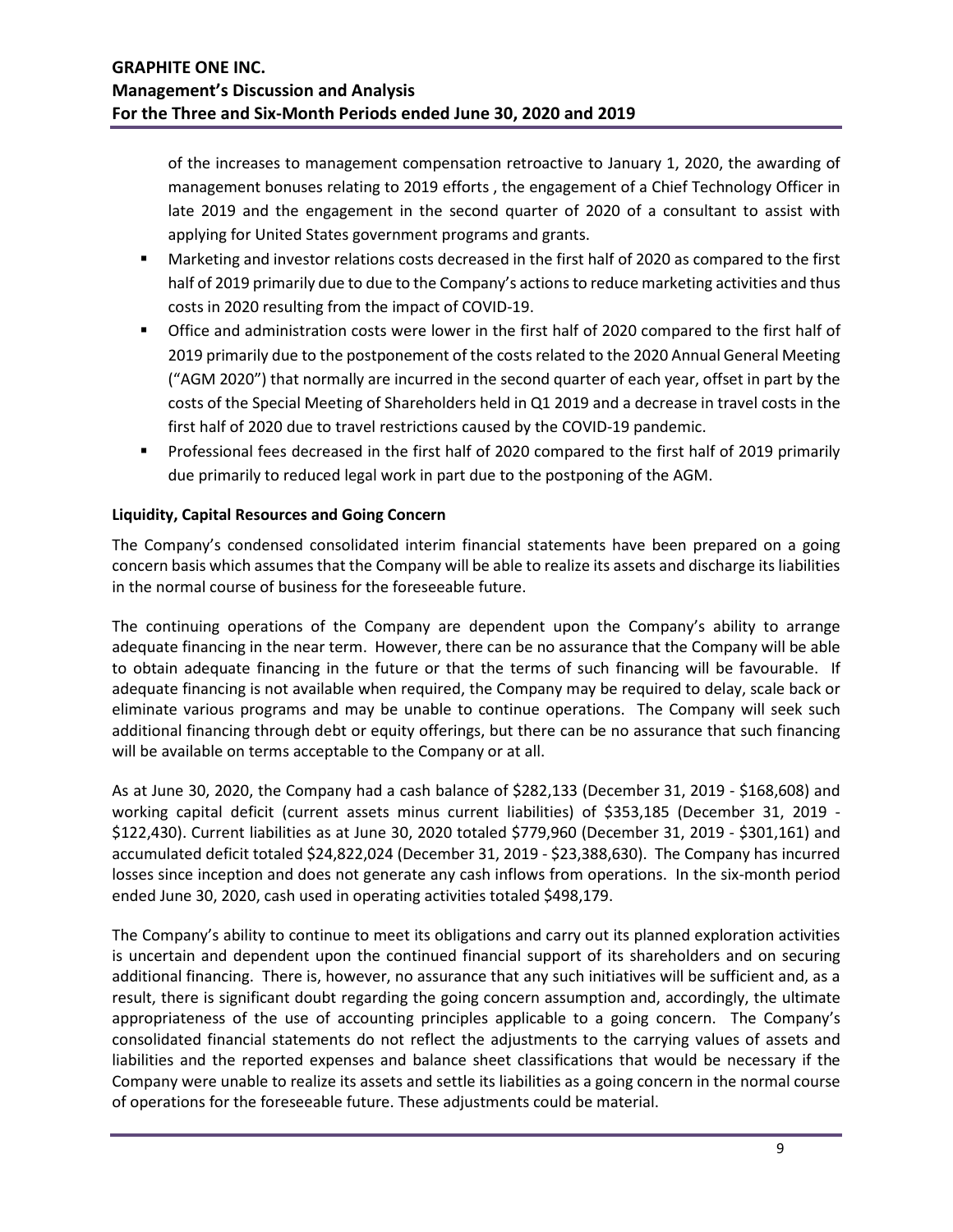### **Financial Instruments and risk management**

#### Financial instrument classification

The Company`s financial instruments consist of cash, deposits and trade and other accounts payable and loans.

On adoption of IFRS 9, Graphite One has classified its cash and cash equivalents, deposits, trade payables and loans as subsequently measured at amortized cost.

The estimated fair market values of the Company`s financial instruments carried at amortized cost approximate their carrying values due to their short-term nature.

#### Financial Risk Management

The Company may be exposed to risks of varying degrees of significance which could affect its ability to achieve its strategic objectives. The main objectives of the Company's risk management processes are to ensure that risks are properly identified and that the capital base is adequate in relation to those risks. The principal risks to which the Company is exposed are described below.

#### Interest rate risk

Interest rate risk is the risk arising from the effect of changes in prevailing interest rates on the Company's financial instruments. The Company's cash balances held at financial institutions earn interest at rates which vary according to prevailing rates. The Company does not deem the associated interest rate risk to be material.

### Credit risk

Credit risk is the risk of potential loss to the Company if a counter-party to a financial instrument fails to meet its contractual obligations. The Company is not exposed to any material credit risk.

### Foreign currency risk

Foreign currency risk is the risk that the fair value of, or future cash flows from, the Company's financial instruments will fluctuate because of changes in foreign exchange rates. Graphite One maintains the majority of its cash reserves in United States dollars. A portion of the Company's funds are held in Canadian dollars and are, therefore, subject to fluctuations in foreign exchange rates.

At June 30, 2020, the Company has certain monetary items denominated in Canadian dollars. Based on these net exposures, a 10% appreciation or depreciation of the United States dollar against the Canadian dollar would result in an increase or decrease of \$33,700 in the Company's net loss.

#### Liquidity risk

Liquidity risk is the risk that the Company will not meet its financial obligations as they fall due. See "Liquidity, Capital Resources and Going Concern" section.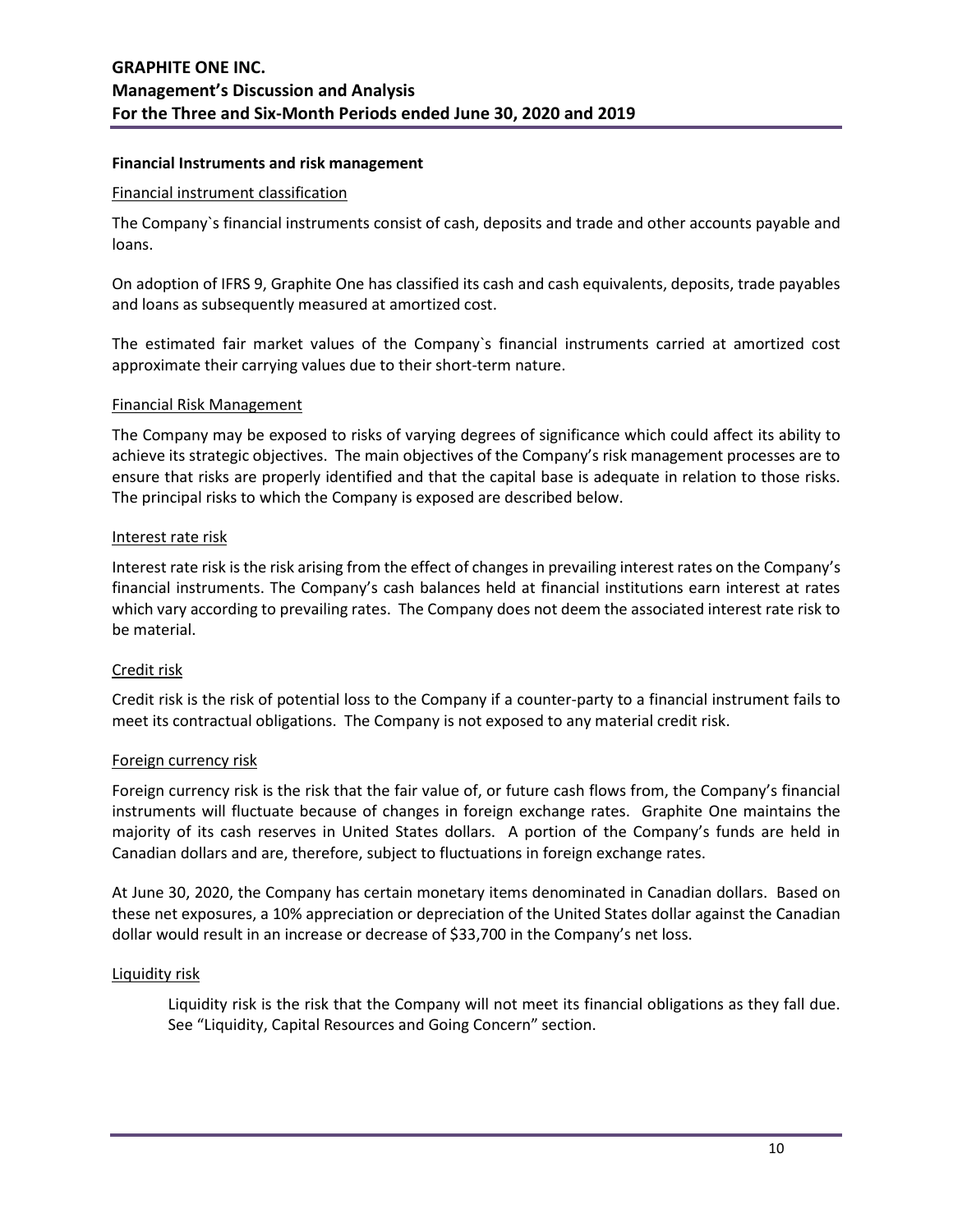### **Related party transactions and balances**

| Relationships                                                         | Nature of the relationship                                                                                                                                                              |
|-----------------------------------------------------------------------|-----------------------------------------------------------------------------------------------------------------------------------------------------------------------------------------|
| Huston and Huston Holdings Corp. ("Huston")                           | Huston and Huston Holdings Corp. is a private<br>company controlled by Anthony Huston, an officer and<br>director of the Company, which provides management<br>services to the Company. |
| Rockford Resources LLC ("Rockford")                                   | Rockford is a private company controlled by Patrick<br>Smith, a director of the Company, which provides<br>director services to the Company.                                            |
| 0897877 BC Ltd. ("0897877 BC")                                        | 0897877 BC is a private company controlled by Brian<br>Budd, a director of the Company, which provides<br>director services to the Company.                                             |
| Technology<br><b>Beattie</b><br>Battery<br>Innovations<br>("Beattie") | Beattie is a private company controlled by Dr. Shane<br>Beattie, Chief Technology Officer of the Company,<br>which provides technical services to the Company.                          |
| Taiga Mining Company, Inc. ("Taiga")                                  | Taiga is a private company and a Control Person of the<br>Company in accordance with Policy 4.1 of the TSX<br>Venture Exchange Corporate Finance Manual.                                |

|                                                 |   | <b>Management Consulting and</b><br><b>Directors' Fees</b> |     |        |
|-------------------------------------------------|---|------------------------------------------------------------|-----|--------|
| For the three months ended March 31             |   | 2020                                                       |     | 2019   |
| Huston & Huston Holdings Corp.                  | S | 46.472                                                     | - S | 47,010 |
| Rockford Resources, LLC                         |   | 4,461                                                      |     | 4,513  |
| 0897877 BC Ltd.                                 |   | 4,461                                                      |     | 4,513  |
| <b>Beattie Battery Technologies Innovations</b> |   | 20,076                                                     |     |        |

### Related party transactions

The above transactions relate to consulting fees incurred by the Company and the loan with Taiga. Management services expenses are included in Management fees and salaries in the condensed consolidated interim statements of loss and comprehensive loss.

During the six months ended June 30, 2020, the Company accrued interest totaling \$357,919 related to the Taiga loan.

During the three months ended March 31, 2019, the Company settled the loan payable with Taiga through the issuance of 1,330,000 common shares and paid CA\$13,274 in interest.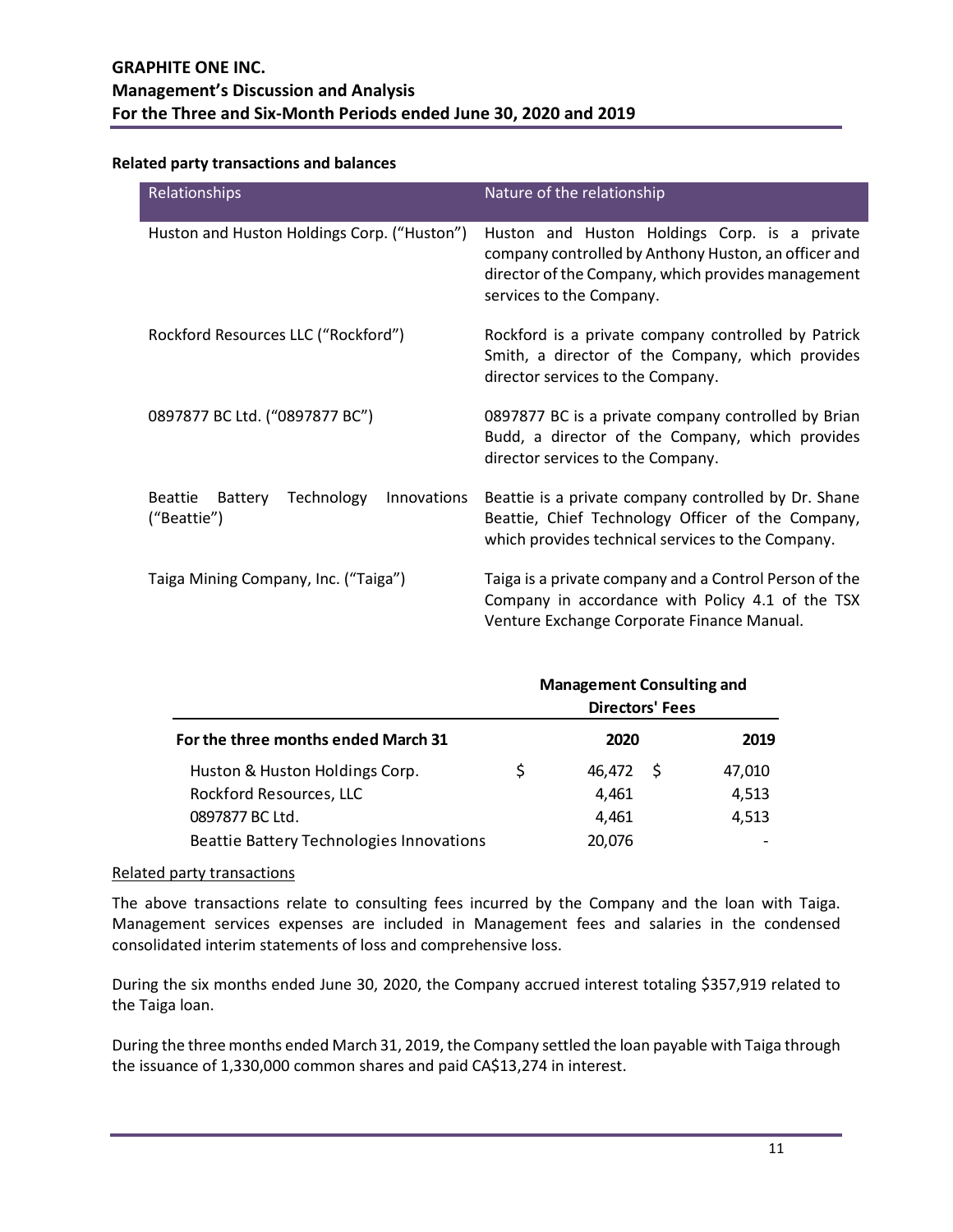Amounts owing to related parties are non-interest bearing, unsecured and due on demand. The transactions were in the normal course of operations. At June 30, 2020, the Company owed \$205,655 (June 30, 2019 - \$15,000) to related parties.

| For the six months ended June 30,   | 2020          | 2019          |
|-------------------------------------|---------------|---------------|
| Consulting and directors' fees      | \$<br>271,461 | \$<br>111,729 |
| Salaries and benefits               | 474,584       | 259,728       |
| <b>Benefits</b>                     | 45,328        | 52,701        |
| Stock-based compensation            |               | 256,620       |
|                                     | \$<br>791,373 | \$<br>680,778 |
| For the three months ended June 30, | 2020          | 2019          |
| Consulting and directors' fees      | \$<br>216,067 | \$<br>55,693  |
| Salaries and benefits               | 347,088       | 131,392       |
| <b>Benefits</b>                     | 16,102        | 24,510        |
| Stock-based compensation            |               | 256,620       |
|                                     | \$<br>579,257 | \$<br>468,215 |

#### Key management compensation

Key management are those personnel having the authority and responsibility for planning, directing and controlling the Company and include the President, Chief Executive Officer, Directors, Chief Financial Officer and Chief Operating Officer.

### Management contracts

The Company reviewed its compensation of key management and concluded changes were appropriate: fees and salaries had not changed from their 2014 bases; compensation needed to be competitive with others in the industry; and, contract currency needed to match the Company's reporting currency in United States dollars.

Since February 1, 2014, the Company had an agreement with a private company controlled by the President and CEO to provide certain management services to the Company ("the 2014 Agreement"). Subsequent to September 30, 2016, the Company entered into a new consulting agreement to replace the 2014 Agreement with a private company controlled by the President and CEO (the "New President & CEO Agreement"). Pursuant to the New President & CEO Agreement, the Company will also pay an annual fee for services of CA\$250,000 and, in the event of a change of control of the Company, an amount equal to three times the annual fee. In June 2020, the New President & CEO Agreement was amended whereby the annual fee was increased to US\$300,000, retroactive to January 1, 2020. All other terms remain unchanged.

Beginning in January 2014, the Company had an agreement with a private company controlled by the Executive Chairman to provide certain management services to the Company with an annual fee for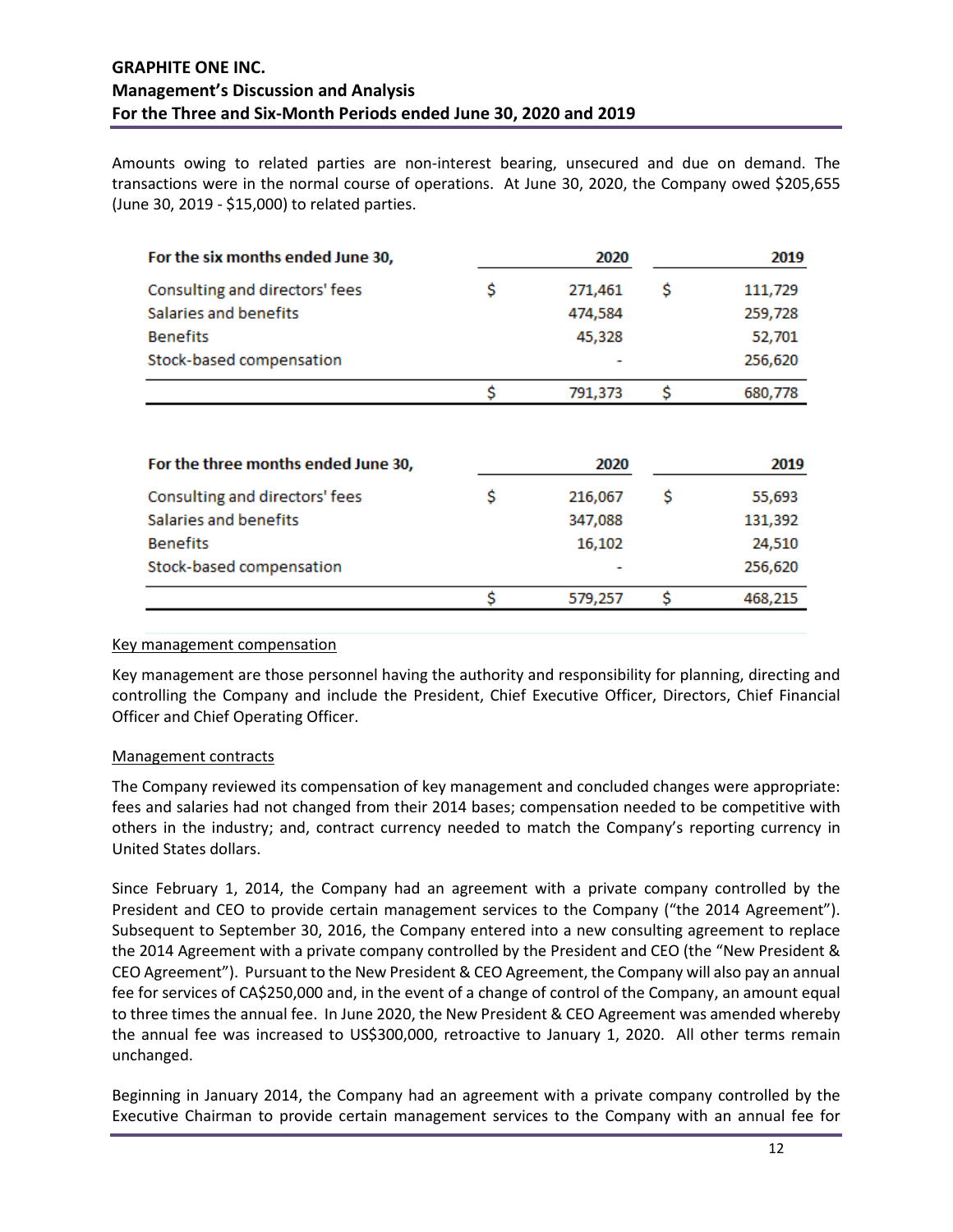services of CA\$200,000. Subsequent to September 30, 2016, the Company finalized the terms of an employment agreement with the Executive Chairman ("Executive Chairman Agreement"). Under the Executive Chairman Agreement, the Company paid an annual salary for services of CA\$200,000 and, in the event of change of control of the Company, an amount equal to two times the annual salary. In June 2020, the Executive Chairman Agreement was amended whereby the annual salary was increased to US\$250,000, retroactive to January 1, 2020. All other terms remain unchanged.

Beginning in December 2014, the Company had an agreement with a private company controlled by the Chief Financial Officer to provide certain management services to the Company with an annual fee for services of CA\$190,000. Since January 1, 2016, the Chief Financial Officer has been engaged as an employee of the Company. Subsequent to September 30, 2016, the Company finalized the terms of the employment agreement with the Chief Financial Officer ("CFO Agreement"). Under this agreement, the Company paid an annual salary for services of CA\$190,000 and, in the event of a change of control of the Company, an amount equal to two times the annual salary. In June 2020, the CFO Agreement was amended whereby the annual salary was increased to US\$200,000, retroactive to January 1, 2020. All other terms remain unchanged.

## **Outstanding Share Data**

The following table summarizes the Company's outstanding share capital:

|                                                                      | June 1, 2020 |
|----------------------------------------------------------------------|--------------|
| Common shares issued and outstanding                                 | 40,609,143   |
| Stock options outstanding (weighted average exercise price \$0.34)   | 4,060,000    |
| Warrants outstanding (weighed average exercise price \$1.17)         | 8,618,430    |
| Broker warrants outstanding (weighted average exercise price \$1.20) | 22.720       |
| Fully diluted common shares outstanding                              | 53,310,293   |

### **Additional Disclosure for Venture Issuers without Significant Revenue**

Details of the Company's general and administrative expenses for the three and six-months ended June 30, 2020 and June 30, 2019 are included in the results of operations section of this MD&A. Details of the Company's expenditures relating to exploration and evaluation properties are presented in Note 5 to the consolidated financial statements.

### **Mining Risks**

The Company is subject to risks typical in the mining business. Many are beyond its control and their aggregate effects are impossible to predict with any degree of certainty. Mining risks include, but are not limited to: uncertainty of exploration programs successfully revealing an economic resource; possibility of encountering unusual or unexpected geological formations; adverse weather, flooding or other conditions affecting exploration or extraction of materials or delivery of equipment, supplies or products; equipment failure; unforeseen events or conditions impacting the intended exploration, development or construction schedules or the estimated costs; availability of skilled workers; and timely granting of permits.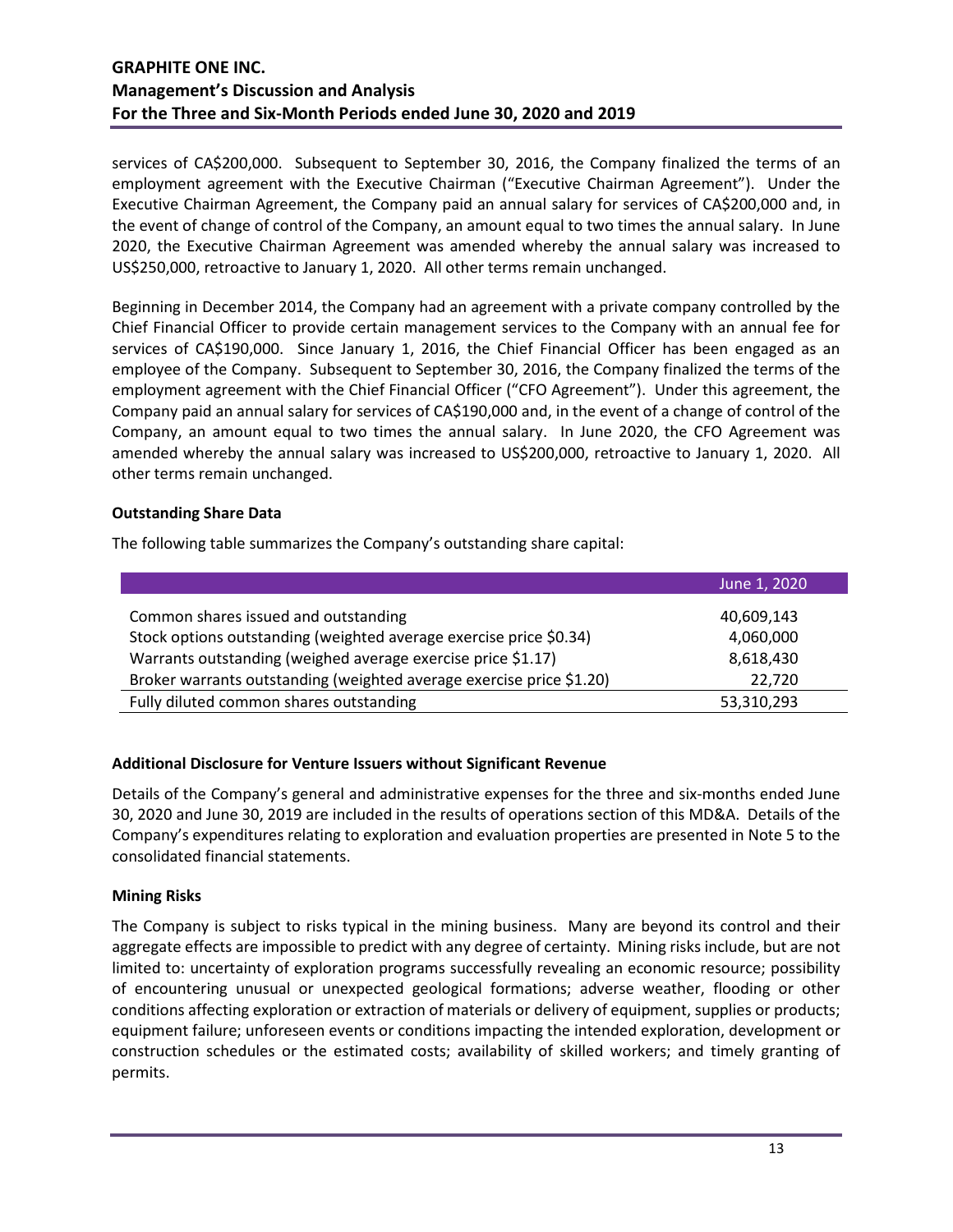### **Business Risks**

Exploration, development, production, processing and marketing of mineral resources involves numerous business risks, some of which are beyond the Company's control. These can be categorized as operational, financial and regulatory risks. The Company continuously monitors and responds to changes in these factors and adheres to all regulations governing its operations. Insurance may be maintained at levels consistent with prudent industry practices to minimize risks however the Company is not fully insured against all risks nor are all such risks insurable or mitigable.

• Operational risks include, among others, the ability to: find, develop and produce economical graphite products; meet exploration, development and production timelines including the timely completion of pre-feasibility and feasibility studies; successfully develop and market satisfactory quantities of graphite products and services at profitable prices; hire, train and retain skilled employees and contractors; conduct operations in a cost effective and safe manner; and, consistently maintain the Company's social license to operate.

• Financial risks include, among others: availability of capital; volatility of commodity prices and rates for interest, foreign exchange and inflation; and, fluctuations in prices of equipment, supplies and products. These could all be affected by perceived changes in the stability of the global and regional political, economic and banking systems. The graphite industry's demand, supply and pricing could be affected by high competitor production rates in major producing regions or future technologies that use less graphite.

• Regulatory risks include, among others: the ability to obtain project permits in a timely manner and a change in local, regional, national or international regulations regarding development, production, transportation, taxation, tariffs, fees, duties, or product use.

## **COVID-19**

In March 2020, the World Health Organization declared the outbreak of a novel coronavirus (SARS-CoV-2) causing COVID-19 as a pandemic, which continues to spread throughout North America. The spread of COVID-19 has caused significant volatility in North America and international markets. There is significant uncertainty around the breadth and duration of business disruptions related to COVID-19. The Company has and continues to take all prescribed steps to minimize the impact of the outbreak of the COVID-19 pandemic on the health of its employees, contractors and consultants. Working remotely, conducting virtual instead of in-person meetings, restricting travel and other measures for physical distancing are in place. Due to the uncertainty as to the duration of the pandemic and the impact on operations, the Company has experienced a delay in the expected completion of its Graphite Creek Pre-Feasibility Study ("PFS") and will not be conducting any extensive field operations this year, which may delay progress on the Project.

## **Outlook**

The Company's primary focus is the exploration and development of the Graphite Creek Project. In addition to the exploration at this Property, the Company may evaluate other prospects worthy of exploration and development. The ability of the Company to do so is contingent upon its ongoing ability to raise the risk capital necessary to advance such prospects.